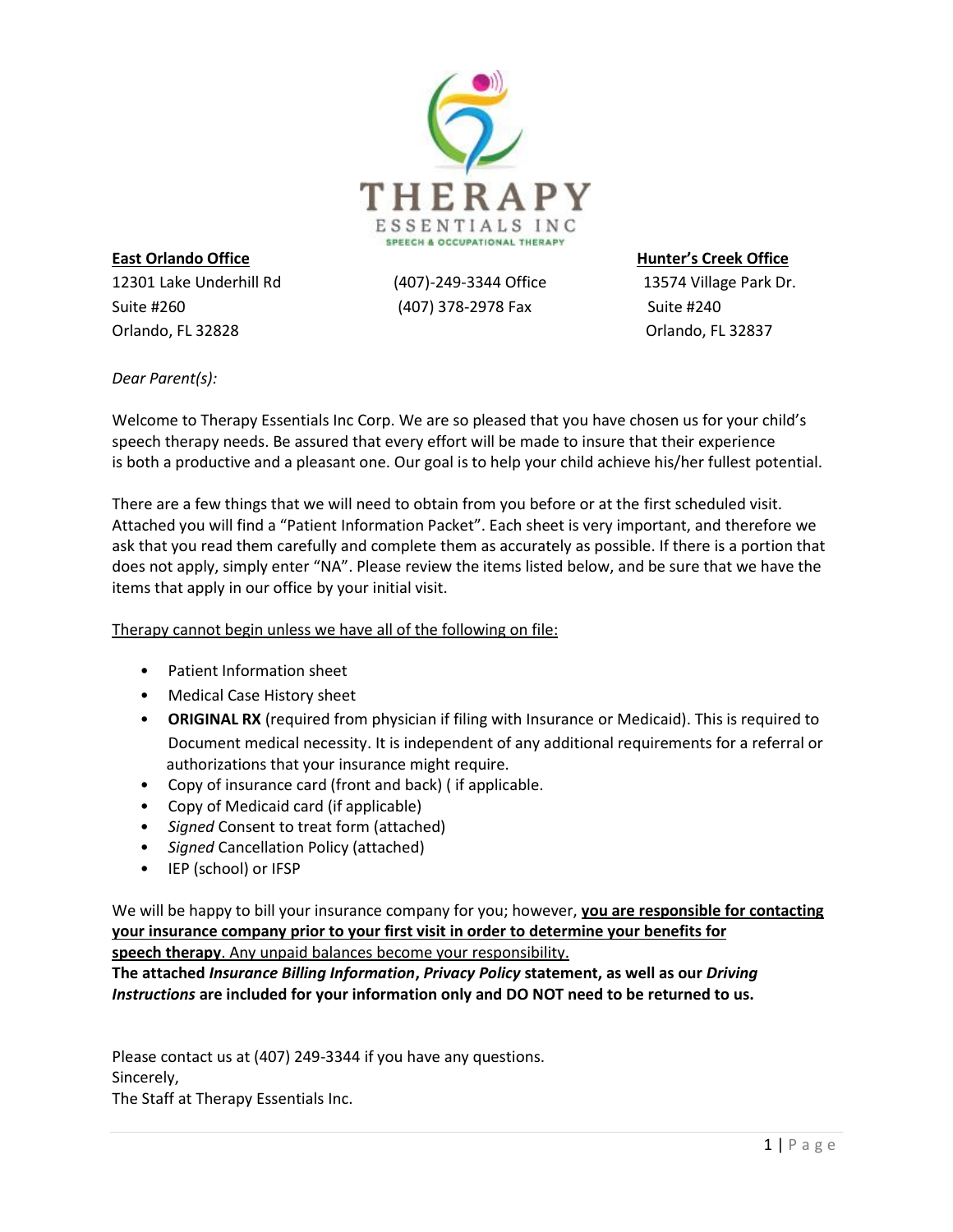| <b>Patient Information</b>                          |                                                                                  |                                                                                                                                                                                                                                |
|-----------------------------------------------------|----------------------------------------------------------------------------------|--------------------------------------------------------------------------------------------------------------------------------------------------------------------------------------------------------------------------------|
|                                                     |                                                                                  |                                                                                                                                                                                                                                |
| <b>Street Address</b>                               |                                                                                  |                                                                                                                                                                                                                                |
|                                                     |                                                                                  |                                                                                                                                                                                                                                |
|                                                     |                                                                                  |                                                                                                                                                                                                                                |
|                                                     |                                                                                  |                                                                                                                                                                                                                                |
| <b>Referring Physician:</b>                         |                                                                                  |                                                                                                                                                                                                                                |
|                                                     |                                                                                  |                                                                                                                                                                                                                                |
| <b>Clinic Address:</b>                              |                                                                                  |                                                                                                                                                                                                                                |
| <b>Reason for Referral:</b>                         |                                                                                  |                                                                                                                                                                                                                                |
| Diagnostic code (if known)                          |                                                                                  |                                                                                                                                                                                                                                |
| __ Private Pay                                      | Funding Information: Check those that apply and provide copy of insurance card.  |                                                                                                                                                                                                                                |
| ___ Medicaid ID: _________________________          |                                                                                  |                                                                                                                                                                                                                                |
|                                                     |                                                                                  |                                                                                                                                                                                                                                |
|                                                     |                                                                                  |                                                                                                                                                                                                                                |
|                                                     | _____HMO _____ POS _____ PPO ______ Other (specify) ____________________________ |                                                                                                                                                                                                                                |
|                                                     |                                                                                  |                                                                                                                                                                                                                                |
|                                                     |                                                                                  |                                                                                                                                                                                                                                |
|                                                     |                                                                                  | Member ID#: ________________________________Group#: _____________________________                                                                                                                                              |
|                                                     |                                                                                  | Insured's Address (if different from above): Notice and the set of the set of the set of the set of the set of the set of the set of the set of the set of the set of the set of the set of the set of the set of the set of t |
|                                                     | Pre Certification Required? Yes/ No (circle one)                                 |                                                                                                                                                                                                                                |
| Is there a secondary Insurance? Yes/No (circle one) |                                                                                  |                                                                                                                                                                                                                                |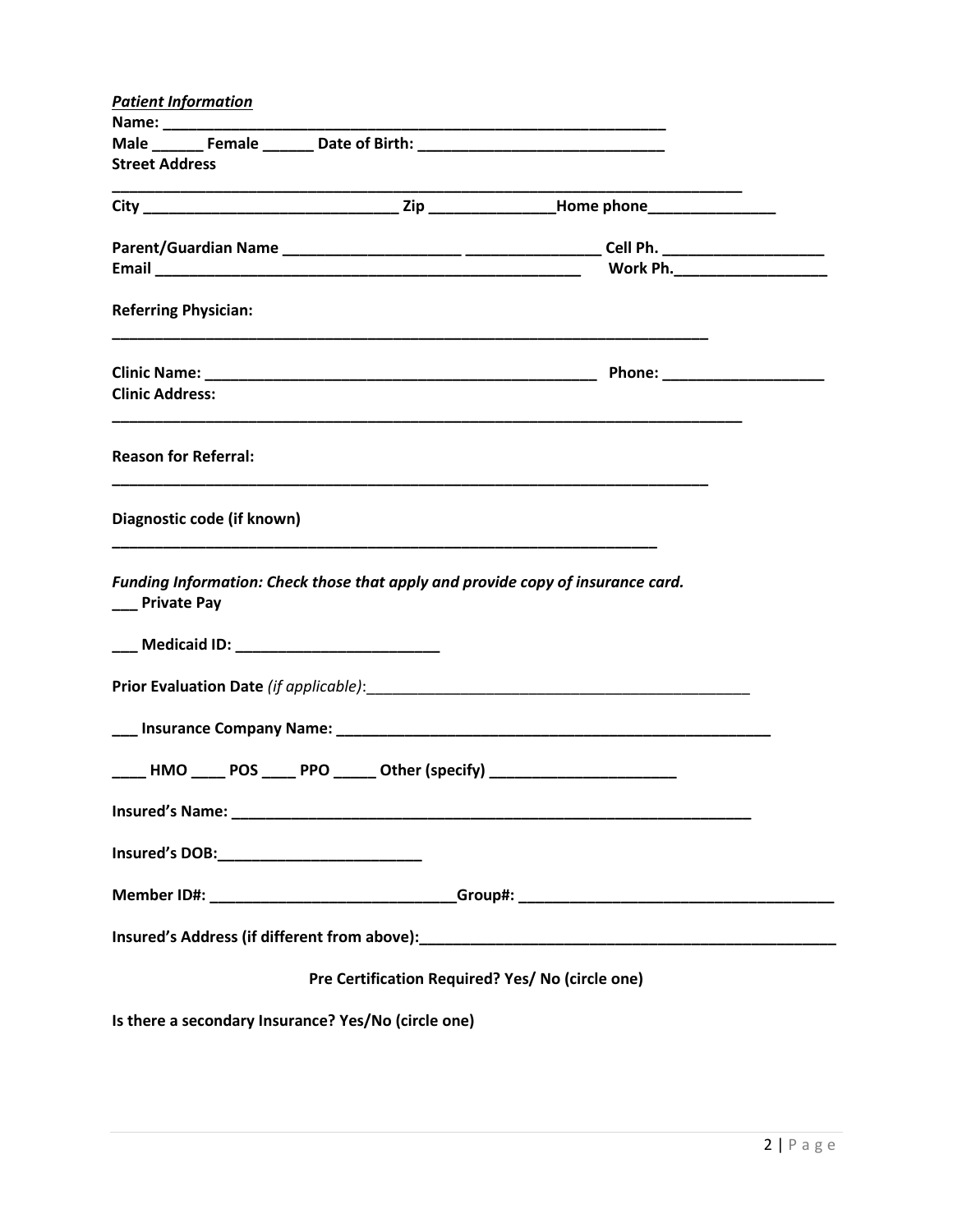## **Patient Medical Information**

| Is there another language other than English spoken in the home? Yes/No<br>Does the child speak the language? Yes/No<br>Which language does the child prefer? ______                                                                                       |  |
|------------------------------------------------------------------------------------------------------------------------------------------------------------------------------------------------------------------------------------------------------------|--|
| <b>Medical History</b>                                                                                                                                                                                                                                     |  |
| Please circle appropriate and complete all questions                                                                                                                                                                                                       |  |
| Prenatal/Neonatal History:                                                                                                                                                                                                                                 |  |
| With this pregnancy were there any complications? Yes/No                                                                                                                                                                                                   |  |
| Was this pregnancy full-term? Yes/No<br>If no, gestational age (how many weeks):                                                                                                                                                                           |  |
| Was labor induced? Yes/No<br>Was Baby delivered vaginally? Yes/No<br>Was the child one of multiple births? Yes/No                                                                                                                                          |  |
| Was baby in NICU? Yes/No<br>If Yes, please explain: Note and the set of the set of the set of the set of the set of the set of the set of the set of the set of the set of the set of the set of the set of the set of the set of the set of the set of th |  |
| Did baby require NG tube, OG tube or G-tube? Yes/No                                                                                                                                                                                                        |  |
| Any other complications during/after birth? Yes/No If yes please explain: 100000000000000000000000000000000000                                                                                                                                             |  |
| <b>Feeding History:</b><br>Is there a history of problems with sucking, swallowing or feeding? Yes/No<br>Is there a history of reflux? Yes/No                                                                                                              |  |
| Does your child drink from an open cup? Yes/No<br>Does your child drink from a covered cup? Yes/No                                                                                                                                                         |  |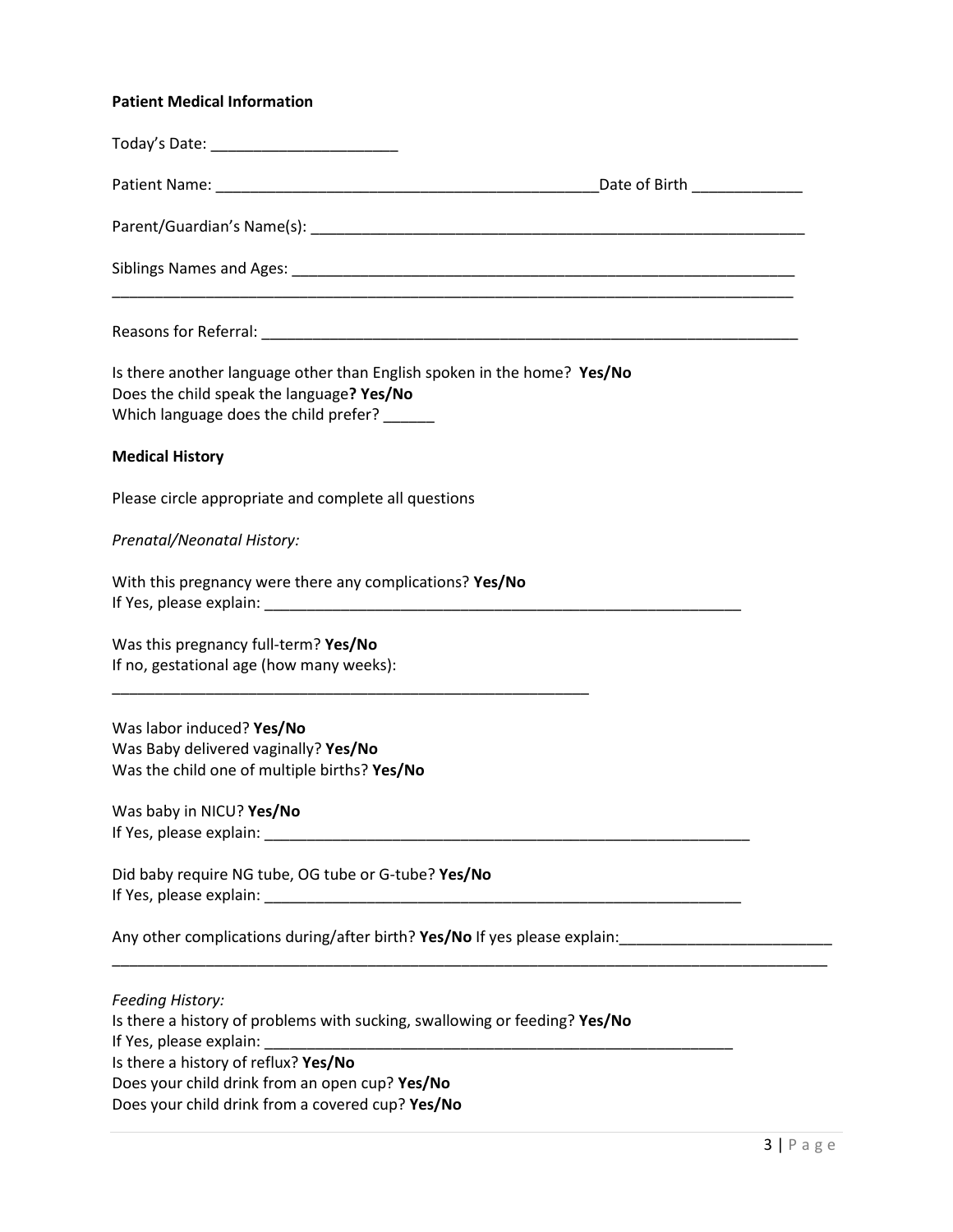Does your child have difficulty chewing? **Yes/No** Does your child still drool? **Yes/No?**

History of Illnesses: History of ear infection? **Yes/No** If Yes, is there a diagnosis of chronic Otitis Media (OM)? **Yes/No**

History of Seizures? **Yes/No**

Has your child had any special tests done (i.e. MRI scan)? **Yes/No** If Yes, please explain: \_\_\_\_\_\_\_\_\_\_\_\_\_\_\_\_\_\_\_\_\_\_\_\_\_\_\_\_\_\_\_\_\_\_\_\_\_\_\_\_\_\_\_\_\_\_\_\_\_\_\_\_\_\_\_\_

Has your child had a recent Hearing Test? **Yes/No** If Yes, what was the date and result: \_\_\_\_\_\_\_\_\_\_\_\_\_\_\_\_\_\_\_\_\_\_\_\_\_\_\_\_\_\_\_\_\_\_\_\_\_\_\_\_\_\_\_\_\_\_

| Is there a history of:       |                                          |
|------------------------------|------------------------------------------|
| Yes No                       | Yes No                                   |
| Allergies ___ __             | Numbness ____ ___                        |
| ADD/ADHD ___ __              | Stroke $\_\_\_\_\_\_\_\_\$               |
| Sinus Infection ___ __       | Paralysis/Paresis                        |
| Asthma $\frac{1}{1}$         | Incoordination of face or tongue muscles |
| Learning Disability ___ __   | Genetic Disorder ___ ___                 |
| Broken Nose ___ __           | Influenza $\frac{\ }{2}$                 |
| Bronchitis ___ __            | Mouth-Breathing ___ ___                  |
| Chronic Colds ___ __         | Pneumonia ___ __                         |
| Chronic Laryngitis ___ __    | Physical defect ___ __                   |
| Chronic rhinitis ___ __      | Cleft Palate _____                       |
| Poliomyelitis ___ __         | Ear Disease ___ __                       |
| Rheumatic Fever              | Scarlet Fever ___ __                     |
| Hearing problem ___ __       | Syphilis $\frac{\ }{\ }$                 |
| Typhoid Fever ___ ___        | Psychological counseling ___ __          |
| Tremor/Twitching ___ __      | Glandular imbalance ___ __               |
| Ulcers $\frac{\ }{\ }$       | Hyperthyroidism ___ __                   |
| Visual Problem ___ __        | Hypothyroidism ___ __                    |
| Hormone therapy ___ __       | Whooping Cough ____ ___                  |
| Heart Trouble ___ __         | Hypertension ___ __                      |
| Drug Use $\_\_\_\_\_\_\_\_\$ | Drug Use (non-medicinal) _____           |

\_\_\_\_\_\_\_\_\_\_\_\_\_\_\_\_\_\_\_\_\_\_\_\_\_\_\_\_\_\_\_\_\_\_\_\_\_\_\_\_\_\_\_\_\_\_\_\_\_\_\_\_\_\_\_\_\_\_\_\_\_\_\_\_\_\_\_\_\_\_\_\_\_\_\_\_\_\_\_\_\_\_\_\_\_ \_\_\_\_\_\_\_\_\_\_\_\_\_\_\_\_\_\_\_\_\_\_\_\_\_\_\_\_\_\_\_\_\_\_\_\_\_\_\_\_\_\_\_\_\_\_\_\_\_\_\_\_\_\_\_\_\_\_\_\_\_\_\_\_\_\_\_\_\_\_\_\_\_\_\_\_\_\_\_\_\_\_\_\_\_

\_\_\_\_\_\_\_\_\_\_\_\_\_\_\_\_\_\_\_\_\_\_\_\_\_\_\_\_\_\_\_\_\_\_\_\_\_\_\_\_\_\_\_\_\_\_\_\_\_\_\_\_\_\_\_\_\_\_\_\_\_\_\_\_\_\_\_\_\_\_\_\_\_\_\_\_\_\_\_\_ \_\_\_\_\_\_\_\_\_\_\_\_\_\_\_\_\_\_\_\_\_\_\_\_\_\_\_\_\_\_\_\_\_\_\_\_\_\_\_\_\_\_\_\_\_\_\_\_\_\_\_\_\_\_\_\_\_\_\_\_\_\_\_\_\_\_\_\_\_\_\_\_\_\_\_\_\_\_\_\_

Other\_\_\_\_\_\_\_\_\_\_\_\_\_\_\_\_\_\_\_\_

If the answer to any of the above items is "Yes" please explain: Other relevant illnesses and dates:

*Hospitalizations:* Hospital: Date: Reason: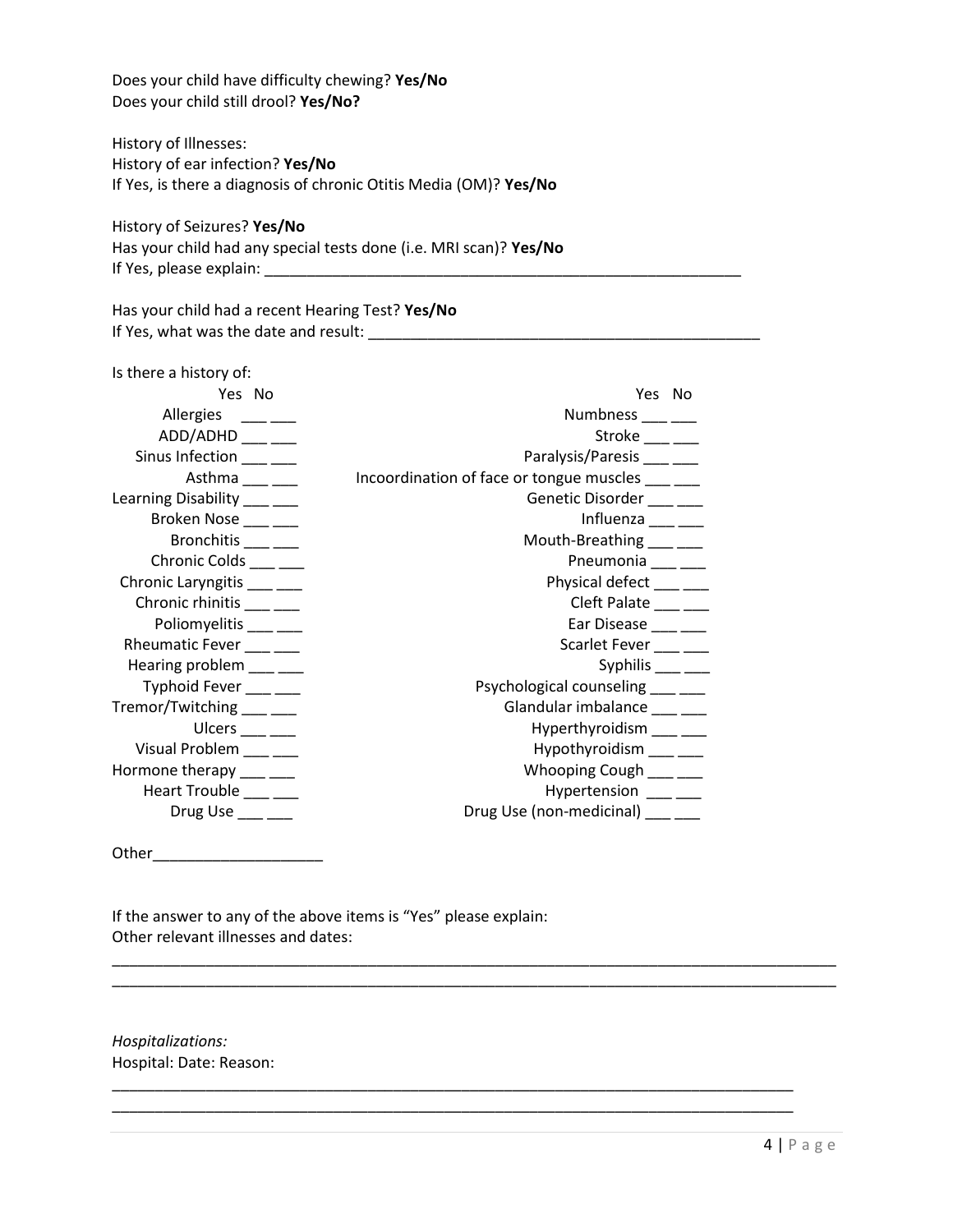# *Current Medications:* Name of Medication : Prescribing Reason:

*Speech-Language Development:*

Do you have concerns about speech/language development? **Yes/No** If Yes, please explain: \_\_\_\_\_\_\_\_\_\_\_\_\_\_\_\_\_\_\_\_\_\_\_\_\_\_\_\_\_\_\_\_\_\_\_\_\_\_\_\_\_\_\_\_\_\_\_\_\_\_\_\_\_\_\_\_

*Does your child:*

|                          | Yes | No | What age? |
|--------------------------|-----|----|-----------|
| Babble/Coo               |     |    |           |
| Imitate Words            |     |    |           |
| Produce Words            |     |    |           |
| <b>Produce Sentences</b> |     |    |           |
| Look in the Direction of |     |    |           |
| Sounds                   |     |    |           |
| <b>Follow Simple</b>     |     |    |           |
| Commands                 |     |    |           |
| Communicate with         |     |    |           |
| phrases/sentences?       |     |    |           |

\_\_\_\_\_\_\_\_\_\_\_\_\_\_\_\_\_\_\_\_\_\_\_\_\_\_\_\_\_\_\_\_\_\_\_\_\_\_\_\_\_\_\_\_\_\_\_\_\_\_\_\_\_\_\_\_\_\_\_\_\_\_\_\_\_\_\_\_\_\_\_\_\_\_\_\_\_\_\_\_

\_\_\_\_\_\_\_\_\_\_\_\_\_\_\_\_\_\_\_\_\_\_\_\_\_\_\_\_\_\_\_\_\_\_\_\_\_\_\_\_\_\_\_\_\_\_\_\_\_\_\_\_\_\_\_\_\_\_\_\_\_\_\_\_\_\_\_\_\_\_\_\_\_\_\_\_\_\_\_\_ \_\_\_\_\_\_\_\_\_\_\_\_\_\_\_\_\_\_\_\_\_\_\_\_\_\_\_\_\_\_\_\_\_\_\_\_\_\_\_\_\_\_\_\_\_\_\_\_\_\_\_\_\_\_\_\_\_\_\_\_\_\_\_\_\_\_\_\_\_\_\_\_\_\_\_\_\_\_\_\_ \_\_\_\_\_\_\_\_\_\_\_\_\_\_\_\_\_\_\_\_\_\_\_\_\_\_\_\_\_\_\_\_\_\_\_\_\_\_\_\_\_\_\_\_\_\_\_\_\_\_\_\_\_\_\_\_\_\_\_\_\_\_\_\_\_\_\_\_\_\_\_\_\_\_\_\_\_\_\_\_

## **SENSORY**

DOES YOUR CHILD DISLIKE OR OVERLY SENSITIVE TO ANY OF THE FOLLOWING:

| <b>GLUE</b>               | SAND            | NAILS TRIMMING |                      | WATER                | <b>GRASS</b> |                 |
|---------------------------|-----------------|----------------|----------------------|----------------------|--------------|-----------------|
| <b>MEAT</b>               | <b>SPINNING</b> |                | TOOTH BRUSHING       | <b>HAIR CUT</b>      |              | <b>CLIMBING</b> |
| <b>SWINGING</b>           |                 | LOUD NOISES    |                      | <b>CLOTHING TAGS</b> |              |                 |
| DOES YOUR CHILD SEEK OUT: |                 |                |                      |                      |              |                 |
| <b>ROCKING</b>            | TWIRLING        |                | <b>SPINNING</b>      |                      | ROUGH HOUSE  |                 |
| JUMPING                   | TEXTURES        |                | <b>MOUTHING TOYS</b> |                      |              |                 |

DOES YOU CHILD APPEAR:

\_\_\_\_\_\_INSENSITIVE TO PAIN \_\_\_\_\_\_DISTRACTED BY SOUND \_\_\_\_\_\_AGGRESSIVE

\_\_\_\_\_\_CLUMSY \_\_\_\_\_\_EASILY FUSTRATED

\_\_\_\_\_\_ TO HAVE DIFFICULTY WITH PUZZLES / MANIPULATIVES

PLEASE ADD ANY ADDITIONAL COMMENTS REGARDING THE ABOVE SENSORY ITEMS THAT WERE CHECKED, IF NEEDED: \_\_\_\_\_\_\_\_\_\_\_\_\_\_\_\_\_\_\_\_\_\_\_\_\_\_\_\_\_\_\_\_\_\_\_\_\_\_\_\_\_\_\_\_\_\_\_\_\_\_\_\_\_\_\_\_\_\_\_\_

\_\_\_\_\_\_\_\_\_\_\_\_\_\_\_\_\_\_\_\_\_\_\_\_\_\_\_\_\_\_\_\_\_\_\_\_\_\_\_\_\_\_\_\_\_\_\_\_\_\_\_\_\_\_\_\_\_\_\_\_\_\_\_\_\_\_\_\_\_\_\_\_\_\_\_\_\_\_\_\_\_\_\_\_\_

### *School Therapy History:*

Does your child attend school? **Yes/No**

If Yes, what school? \_\_\_\_\_\_\_\_\_\_\_\_\_\_\_\_\_\_\_\_\_\_\_\_\_\_\_\_\_\_\_\_\_\_\_\_\_\_\_\_\_\_\_\_\_\_\_\_\_\_\_\_\_\_\_\_\_\_\_\_\_\_\_\_\_

What kind of classroom? What kind of classroom?

Has /does your child receive other therapies? **Yes/No**

If Yes, please explain

Are there other concerns you have? **Yes/ No**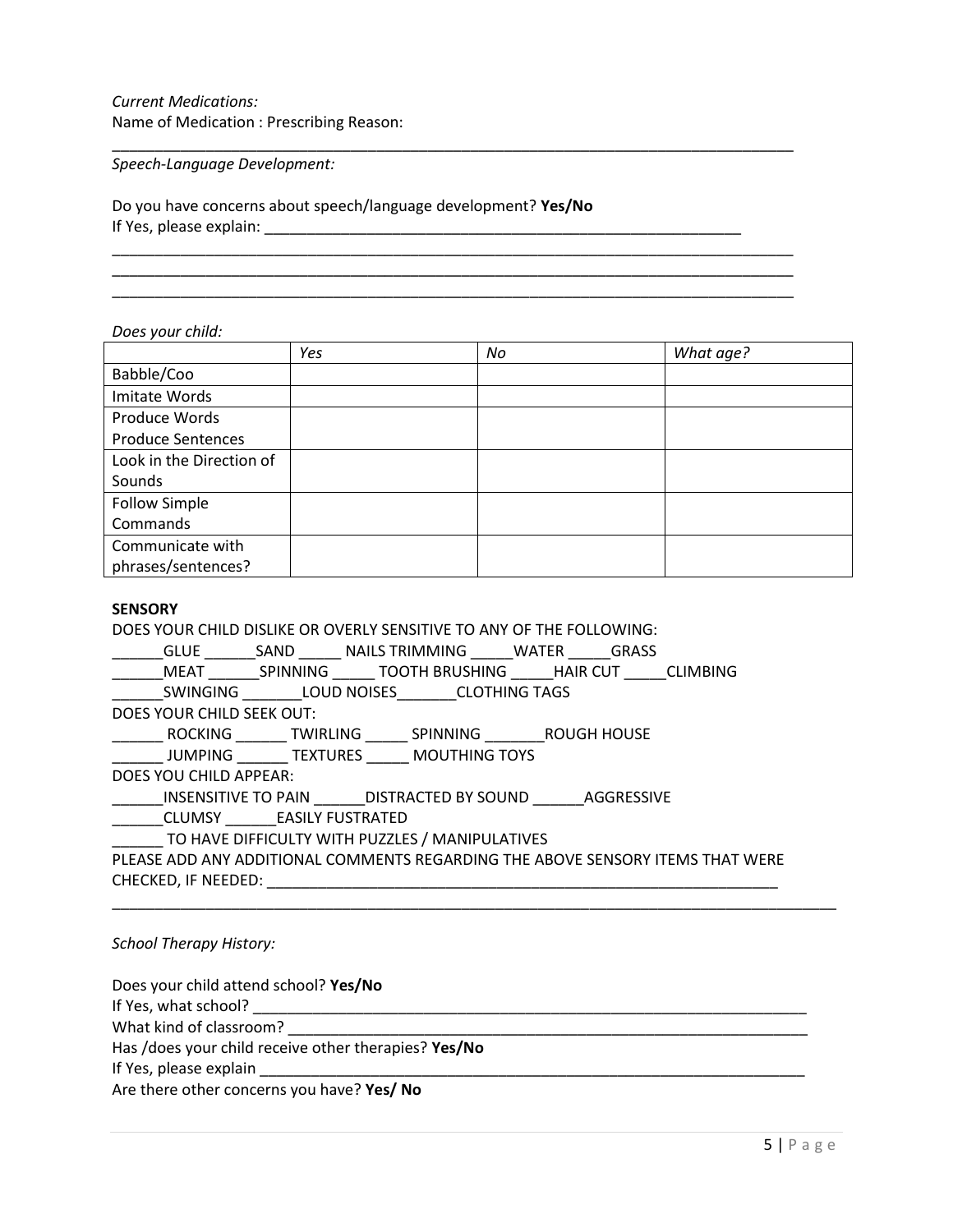### Therapy Essentials Inc **CONSENT FOR USE AND DISCLOSURE for PAYMENT & HEALTHCARE OPERATION RIGHT TO RESTICT AND/OR REVOKE AUTHORIZATION**

Patient Name: \_\_\_\_\_\_\_\_\_\_\_\_\_\_\_\_\_\_\_\_\_\_\_\_\_\_\_\_

### **Section A: Consent for Treatment, Payment and Health Care Operations**

**Consent to Treatment:** I hereby grant my authorization and consent to Therapy Essentials Inc. for evaluation and treatment of the named patient for medically necessary conditions and/or developmental delays requiring speech language therapy, and certify that no guarantee of assurance has been made as to the results obtained under the care of Therapy Essentials Inc.

**Authorization to Release Medical Records:** I authorize Therapy Essentials Inc. to release any medical information in connection with these services to health insurance, physicians, or any other third-party involved in the ongoing treatment of this patient.

In other words, please list the healthcare professionals (i.e. pediatricians, schools etc.) that you give our office authorization to send a copy of the paperwork to and/or discuss results of the evaluation on-going progress etc.

This consent is authorized for the following health care provider(s):

| Name: | Address: |
|-------|----------|
|       |          |
| Name: | Address: |
|       |          |
| Name: | Address: |

I understand that I have the right to review this office's Notice of Information Practices upon request or receive an electronic copy via e-mail. I understand that I have the right to request that this provider restrict how protected health information is used or disclosed to carry out treatment, payment or healthcare operations. I have the right to revoke this consent in writing except to the extent that the provider has taken action prior to the revocation. I understand that this authorization is voluntary.

\_\_\_\_\_\_\_\_\_\_\_\_\_\_\_\_\_\_\_\_\_\_\_\_\_\_\_\_\_\_\_\_\_\_\_\_ \_\_\_\_\_\_\_\_\_\_\_\_\_\_\_\_\_\_\_

Signature of patient or patient's representative Date Date Date

\_\_\_\_\_\_\_\_\_\_\_\_\_\_\_\_\_\_\_\_\_\_\_\_\_\_\_\_\_\_\_\_\_\_\_\_\_\_

Printed name of patient's representative: